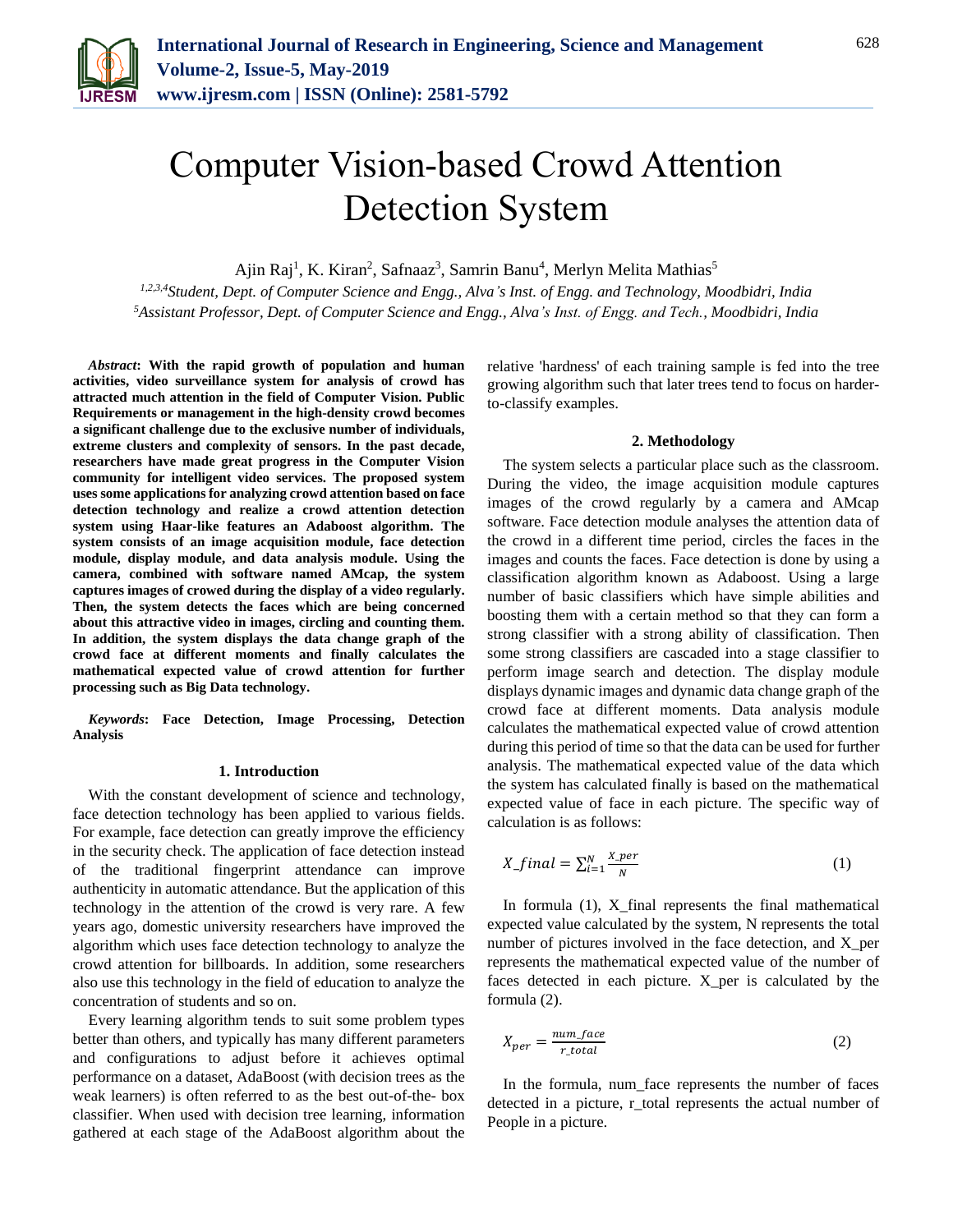

## **3. Application of face detection technology in obtaining crowd attention data**

This system adopts the open source library named OpenCV. It is a cross-platform computer vision library based on the BSD license. It plays an important role in image processing, signal processing, and other fields. This paper uses open-source visual library source code which has realized cascade classifier based on Haar-like features an Adaboost Algorithm. It can detect the faces of the image accurately. Using the camera, combined with software named AMcap, the system captures images of crowed during the display of a video regularly. Then, the system processes images by Gamma correction, Gauss filtering, image sharpening, and Histogram Equalization, detecting the faces which are being concerned about this attractive video in images, circling and counting them. At the same time, the system still displays the data change graph of the crowd face at different moments, and finally calculates the mathematical expected value of crowd attention for further processing. The basic flow chart is shown in fig. 1.



Fig. 1. Basic flow diagram of the system

## *Step 1: Gamma correction*

The image processing needs to do Gamma correction first. Gamma correction is a nonlinear operation of the input images gray value so that the gray value of the output images and input images are exponential. Compared with the original image, the dark gray color of the image after Gamma correction is improved.

## *Step 2: Gauss filtering transform*

In order to reduce the noise of the image, besides the Gamma correction, Gauss filtering transform is also necessary. Gauss Filter is a linear smoothing filter. It can be used to eliminate Gauss noise and is widely used in image processing.

## *Step 3: Image sharpening*

Image sharpening compensates for the contours of the image. It can enhance the edge and the gray level jump part of the image so that the image becomes clear.

## *Step 4: Histogram Equalization*

After the first three items are processed, the Histogram Equalization is also needed. Histogram Equalization increases much the local contrast of images, especially when the contrast of the useful data is fairly close. With this method the brightness can be better distributed over the histogram.

#### *Step 5: Loading OpenCV Libraries*

After four kinds of transformation, using classifiers which have been trained by OpenCV to detect faces in images and mark them.



Fig. 2. The results of face detection when the attention is high at the moment



Fig. 3. The results of face detection when the attention is low at the moment



Fig. 4. Dynamic data change graph of the crowd face at different moments